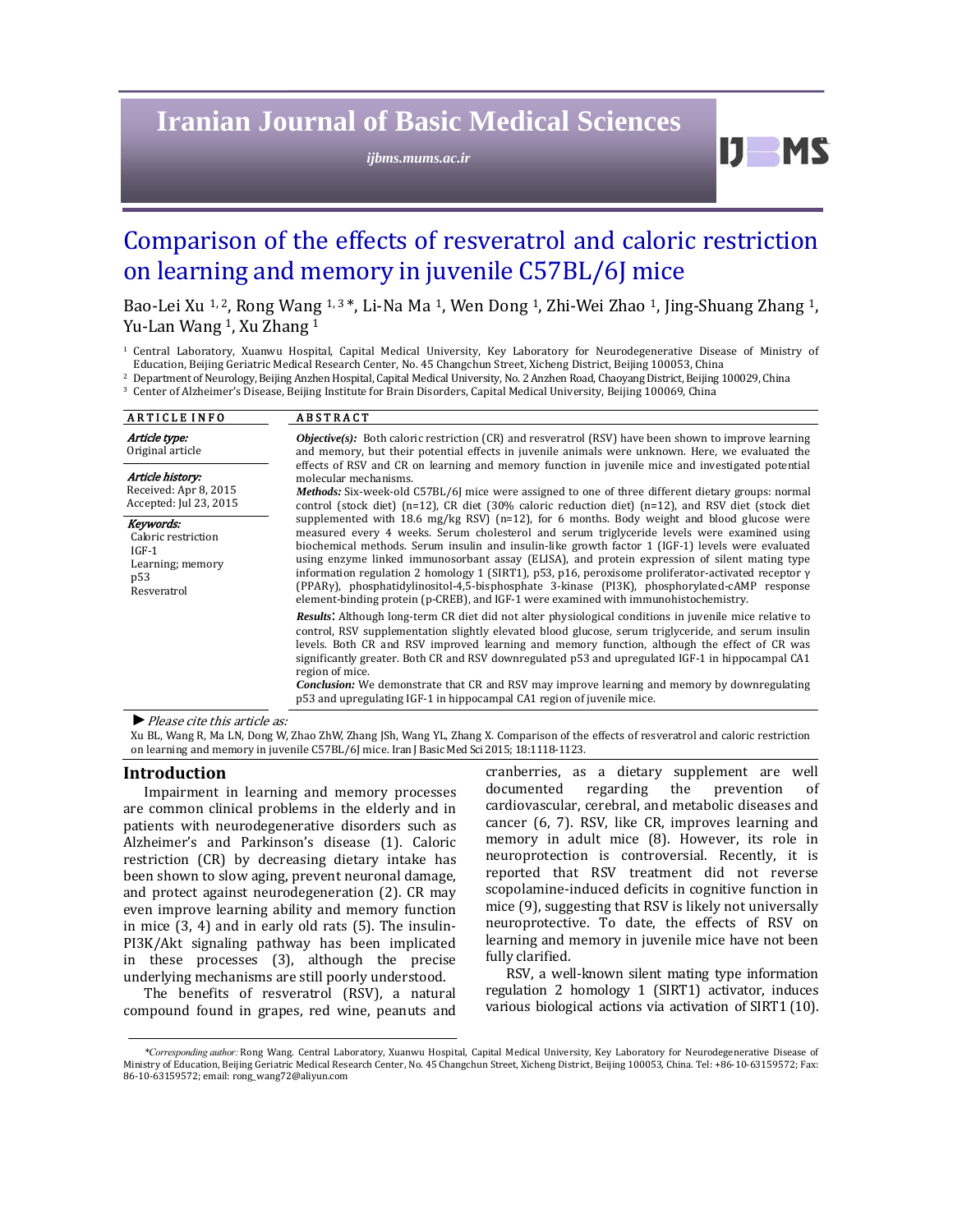SIRT1, the most extensively studied sirtuin family protein, plays an essential role in regulating brain function  $(11)$ . SIRT1 regulates the expression of several downstream effectors implicated in synaptic plasticity, including p53, p16, peroxisome proliferatoractivated receptor  $\gamma$  (PPAR $\gamma$ ), nuclear factor kappa B, forkhead box O, and liver X receptor (11). Another signaling pathway important for neuronal function is the insulin/insulin-like growth factor (IGF-1)/ phosphatidylinositol-4,5-bisphosphate 3-kinase  $(PI3K)/$ protein kinase B  $(Akt)$  pathway. Dysfunction of the insulin and its downstream targets have been linked to synaptic dysfunction and cognitive decline in neurodegenerative disorder such as Alzheimer's disease (12).

Based on these studies, we hypothesized that CR and RSV would improve learning and memory function in juvenile mice, perhaps via the SIRT1 and/or insulin-IGF-1-PI3K signaling pathways. Our findings may provide valuable insight for the development of novel pharmacological targets for the treatment of deficits in learning and memory.

## **Materials and Methods**  *Animals*

In total, 36 male and female C57BL/6J mice (6 week‐old, weight range, 16.1‐25.1 g, provided from Laboratory Animal Center of the Academy of Military Medical Sciences, China) were used in this study. Animals were housed under specific pathogen free (SPF) conditions and maintained at constant temperature  $(23\pm2~\textdegree C)$  and humidity  $(55\pm5\%)$  with a 12 hr light dark cycle. All mice had free access to water and were adapted to the housing condition for 2 weeks prior to the start of experimentation. The animal studies were approved by the Animal Ethical Committee of Xuanwu Hospital, Beijing, China.

## *Diets and experimental assignments*

Animals were randomly assigned to one of three dietary groups: control  $(n=12)$ , CR group  $(n=12)$ , and RSV  $(n=12)$ . Mice in the control group were fed SPFlevel stock diet (Laboratory Animal Center of the Academy of Military Medical Sciences). The diet of CR mice consisted of 58% stock diet, 34% dietary fiber, and  $8\%$  isolated soy protein, leading to a  $30\%$ caloric reduction  $(13)$ . Mice in the RSV group were fed the stock diet supplemented with  $18.6$  mg/kg (equal to  $30 \text{ mg/kg/day}$ ) RSV (99.9% purification; Beijing Puhuashi Technology Development Co., Ltd., Beijing, China) (14, 15). All mice were maintained on the diet for 6 months. During the experimental period, animal body weight and fasting bloodglucose level were measured every 4 weeks.

#### *Serological test*

Serum IGF-1 and insulin levels were measured using specific enzyme linked immunosorbant assay (ELISA) kits in accordance of the manufacturer's  instructions (Nanjing Jiancheng Bioengineering Institute, Nanjing, Jiangsu, China). Serum cholesterol and serum triglyceride levels were also examined using biochemical methods.

#### *Morris water maze test*

The Morris water maze task was used to assess learning and memory function of animals fed different diets (16). The Morris water maze apparatus (provided by the Institute of Materia Medica, Chinese Academy of Medical Sciences, Beijing, China) consisted of a circular pool of water  $(24 \degree C + 1 \degree C)$  with a diameter of 120 cm and a height of 30 cm. The water pool was divided into four quadrants: northeast, northwest, southeast, and southwest quadrant. In the northeast quadrant, a platform was submerged 2.0 cm below of the surface of the water, which was made invisible with the addition of dry milk. During training, the mice were physically placed onto the platform, where they remained for 30 sec. On Day 1, mice were placed in the southwest quadrant and were given 60 sec to find the hidden platform. If unsuccessful within the allotted time period, they were guided to the platform. Place navigation test was conducted from Day 2 to Day 5, and the escape latency and the overall swimming distance were recorded. If a mouse was unsuccessful in finding the platform within the allotted time period, they were given a score of 60 sec.

#### *Immunohistochemical analysis*

Tissue samples from CA1 regions of hippocampus were fixed in 4% paraformaldehyde overnight, dehydrated in an ethanol series (50%, 70%, 80%, 90%, 95%, and 100%), cleared in xylene, and embedded in paraffin. Paraffin-embedded tissues were sectioned with an automatic tissue processor (Leica, Wetzlar, Germany) into  $5 \mu m$  thick coronal sections. Sections were incubated in 3% hydrogen peroxide solution for 30 min to inactivate the peroxidase. After sections were washed three times with phosphate buffered saline (PBS), sections were probed with rabbit primary antibody (1: 1000 dilution) and goat anti-rabbit biotin-labeled secondary antibody  $(1:300$  dilution) (Beijing Zhong Shan Golden Bridge Biological Technology Co., Ltd, Beijing, China). Primary antibodies, including anti-IGF-1, anti-PI3K, antiphosphorylated-cAMP response element-binding protein (p‐CREB), anti‐SIRT1, anti‐p16, anti‐PPARγ and anti-p53, were synthesized in the Bioactive Peptides Laboratory of Xuanwu Hospital (Beijing, China). Immunoreactivity was visualized with 3, 3'diaminobenzidine tetrahydrochloride (DAB) kit according to the manufacturer's instructions (Beijing Zhong Shan Golden Bridge Biological Technology Co., Ltd). After washing, samples were further stained with hematoxylin. For a negative control, PBS was used in place of primary antibody (data not shown).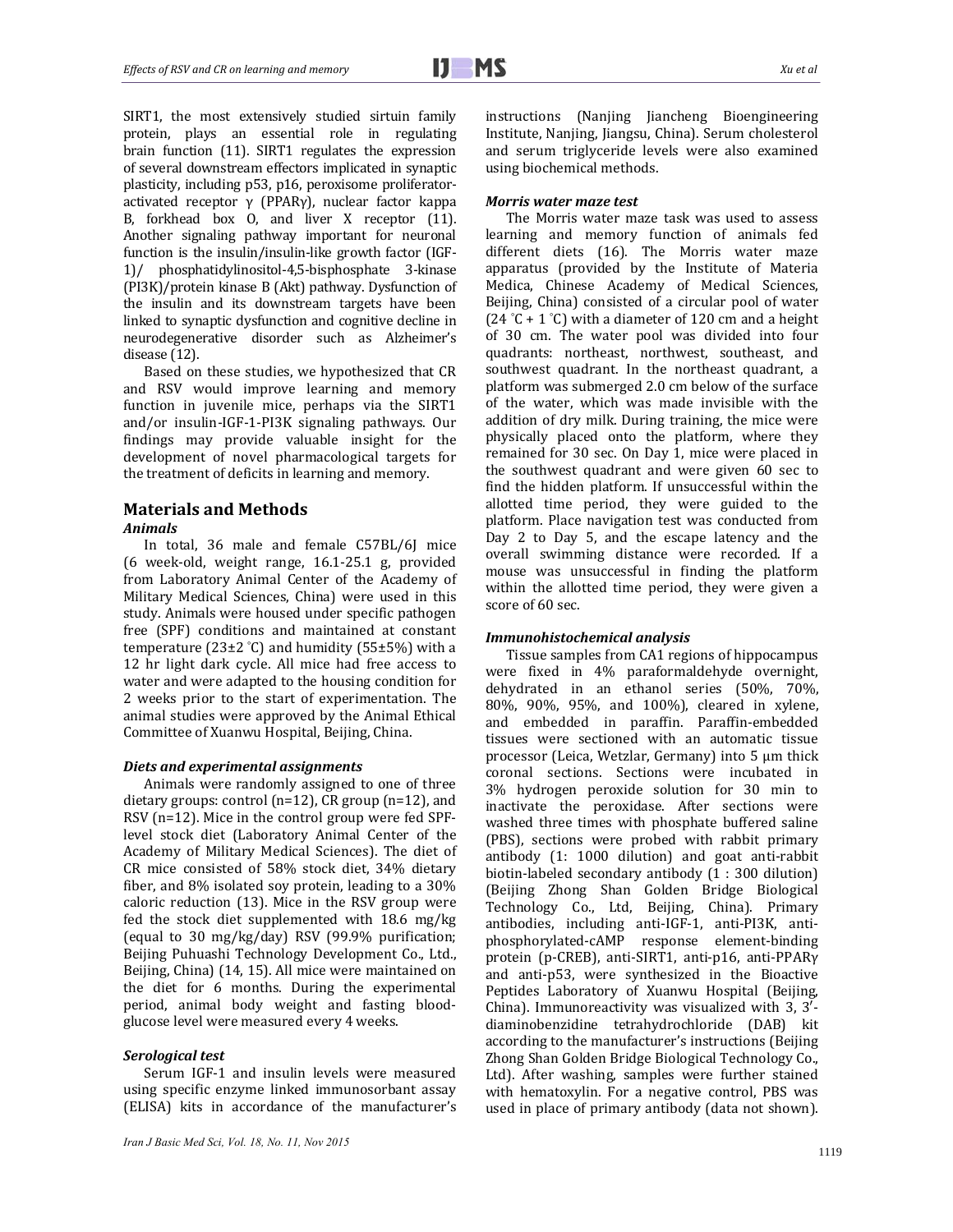The number of immunopositive neurons was analyzed using Image-Pro Plus software. For quantification, three slices were chosen at random from each animal and from those, three fields were randomly selected under 400X magnification.

## *Statistical analysis*

All data were analyzed using SPSS 17.0 software (Chicago, IL, USA) and were expressed as mean $\pm$ standard deviation (SD). Statistical significance was determined using one-way analysis of variance (ANOVA). For comparison of the body weight, blood glucose level, escape latency, speed, and swimming distances in the three groups of animal, repeated measures two-way ANOVA was used. *P<0.05* or *P*<0.01 was considered statistically significant.

# **Results**

Effects of resveratrol and CR on physiological indicators. 

First, we examined the effect of CR and RSV diets on physiological conditions in juvenile C57BL/6J mice. Animal body weight gradually increased during the experimental period (24 weeks) in all three groups (Figure 1A). Compared to mice fed control diet, CR attenuated the increase in animal body weight significantly  $(P<0.05)$ . At 8 and 12 weeks of treatment, body weight in the RSV group was significantly higher than the CR group ( $P$ <0.01). There was no significant difference in the level of blood glucose between control and CR, whereas in the RSV group, blood glucose level was elevated starting at 1 month after onset of treatment  $(P<0.01$ compared with other groups) (Figure 1B). The serum levels of cholesterol, triglyceride, insulin, and IGF-1 were not affected by CR treatment (*P*>0.05) (Figure 1C). However, serum levels of triglyceride and insulin were significantly elevated in the RSV group (*P*<0.05) (Figure 1C). These results demonstrated that long-term CR diet did not alter physiological conditions, whereas 30 mg/kg/day RSV elevated blood glucose, serum triglyceride, and serum insulin levels in juvenile mice.

# *Effects of RSV and CR on learning and memory ability in mice*

The Morris water maze task is a well-established behavioral test to evaluate learning and memory in rodents. Here, we examined the effect of CR and RSV on learning and memory function in mice. No significant difference was found in the speed of animals in three experimental groups (*P*>0.05), indicating that motor function or physical conditions was no different among the groups. Therefore, the escape latency and the overall swimming distance were used to determine cognitive function of mice. As shown in Figure 2, both escape latency and the overall swimming distance decreased over the course of the 5 day test period. CR significantly



**Figure 1.** Physiological changes in mice fed caloric restriction (CR) or resveratrol (RSV) diet. Mice were fed normal, CR or RSV diet for 6 months. Animal body weight (A), blood glucose level (B), serum cholesterol, serum triglyceride (TG), serum insulin, or serum IGF-1 levels  $(C)$  are shown.  $*P<0.05$ ,  $**P<0.01$  compared with control; ##P<0.01 compared with CR. N=6 for each group

reduced escape latency and swimming distance relative to control by Day 3 (escape latency, *P*<0.05). With RSV treatment, escape latency and the swimming distance tended to decrease on Days 2, 3, and 5. Relative to RSV, CR was more effective for improving learning and memory function in mice.

# *SIRT1 signaling pathway in mice fed different diets*

In order to understand the molecular mechanisms underlying CR- and RSV-mediated improvement in learning and memory, we measured the expression levels of SIRT1 and its substrates p53,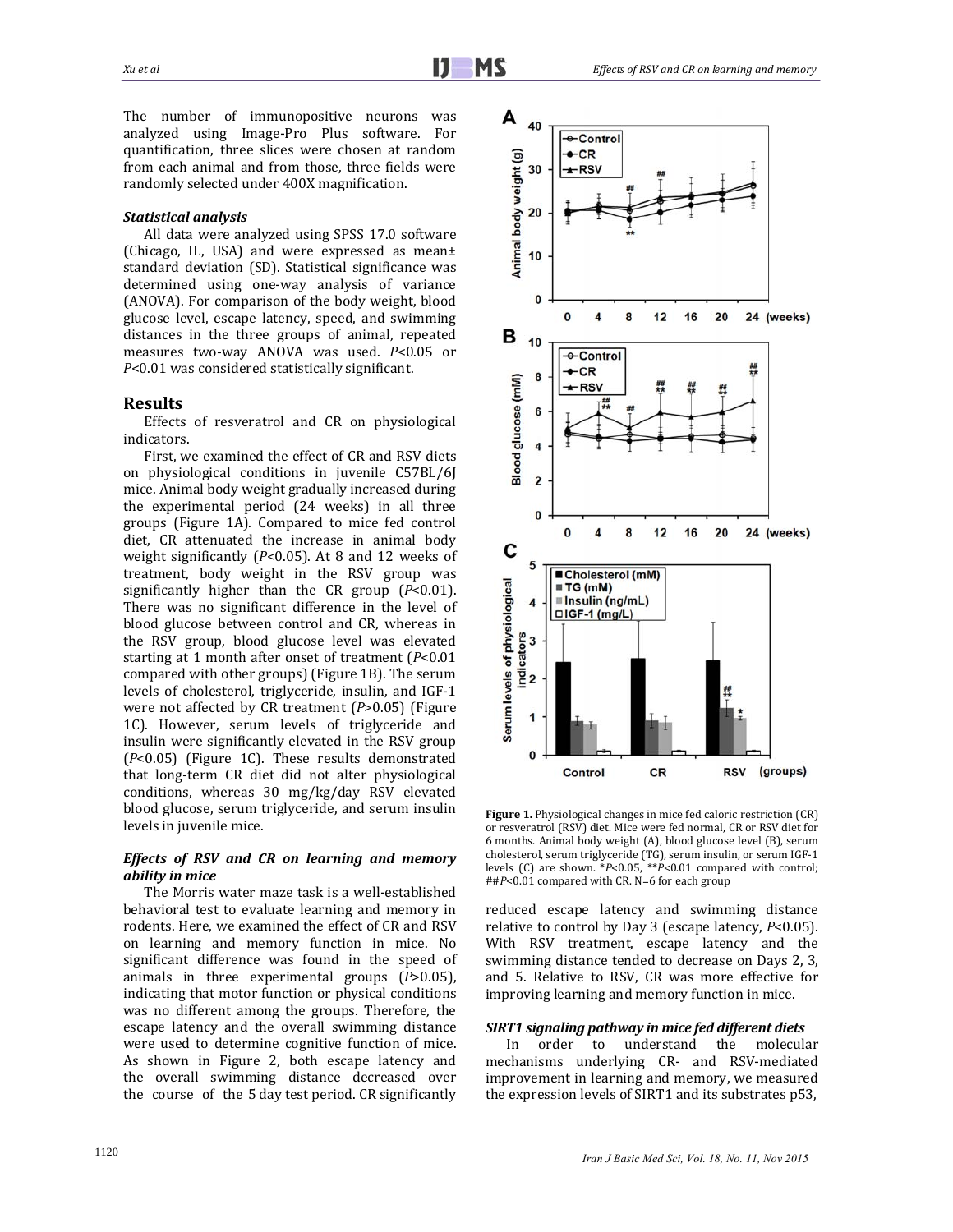

Figure 2. Learning and memory function of mice as assessed with the Morris water maze test. Escape latency  $(A)$  and swimming distance (B) of mice in normal control, CR, and RSV groups are shown. \**P*<0.05 compared with control; #P<0.05, ##P <0.01 compared with LC. N= 12 for each group

p16, and PPARγ in CA1 of hippocampus. We found no significant difference in the number of SIRT1positive neurons among the three groups ( $P$ >0.05), whereas CR and RSV treatment significantly downregulated the expression of p53 in hippocampal CA1 region relative to control  $(P<0.01)$  (Figure 3). There was also no difference in the number of  $p16$ positive neurons in CR or RSV group as compared with control  $(P>0.05)$ . These findings indicated that CR and RSV may improve learning and memory via downregulation of p53 in hippocampal CA1 region.

## *IGF‐1‐PI3K‐p‐CREB signal pathway in mice fed with different diets*

The role of the IGF-1-PI3K-p-CREB signaling pathway was also investigated on CR- and RSVmediated improvement in learning and memory. The expression of PI3K in hippocampal CA1 region was not significantly different in either the CR or RSV groups relative to control (P>0.05) (Figure 3). Regarding p-CREB, it was significantly upregulated in the CR group  $(P<0.01)$ . In addition, although both CR and RSV significantly elevated the number of IGF-1positive neurons in hippocampal CA1 region ( $P$ < 0.01 compared with control), the upregulation was greater in the RSV group ( $P$ <0.05 compared with CR). These results revealed that CR and RSV may improve learning and memory via upregulation of IGF-1 in hippocampal CA1 region.

#### **Discussion**

In this study, we examined the effects of longterm CR and RSV diet on learning and memory abilities in juvenile C57BL/6J mice. We found that a 30 mg/kg/day RSV regimen for 6 months elevated blood glucose, serum triglyceride, and serum insulin levels, although the blood glucose level was below the lower critical value for diabetes. Previously, a study demonstrated that administration of 5 mg/kg RSV for 42 days had no effect on animal blood glucose level (17), whereas another study showed that RSV reduced blood glucose levels in diabetic rats





**Figure** 3. Expression of SIRT1 and insulin signaling pathway regulators. (A) The protein expressions of SIRT1, p53, p16, PPARγ, PI3K, p-CREB, and IGF-1 were assessed using immunohistochemistry. Magnification x400. (B) The number of immunopositive neurons per area in hippocampal CA1 region is shown. \*\**P*<0.01 compared with control; #P<0.05, ##P<0.01 compared with CR. N=6 for each group

(18). This discrepancy may be due to differences in species, dose of RSV, or duration of RSV diet; and further studies are needed to determine the reason. It is important to note that CR did not alter physiological conditions, which is consistent with a previous report that demonstrated that CR did not significantly alter blood glucose or triglyceride levels in young rhesus monkeys (19).

According to the Morris water maze test results, both CR and RSV improved learning and memory in mice, where the effect of CR was greater than RSV. Previously, it was shown that CR prevented cognitive decline in old F344Xbn mice, whereas no significant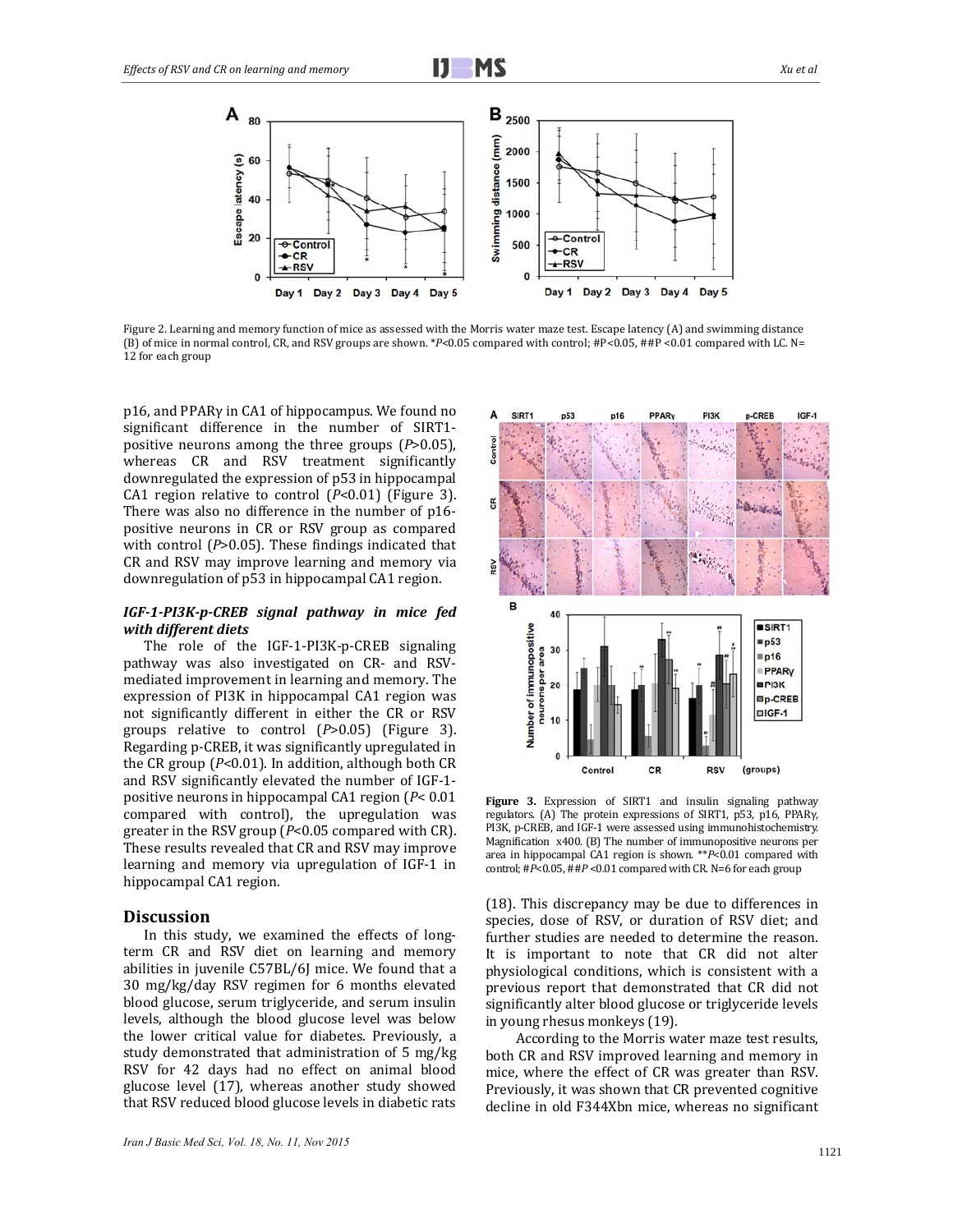difference was found in CR-fed or control middle age mice (20). Here, we showed that CR could improve learning and memory in juvenile C57BL/6J mice. However, neuroprotection by RSV is controversial. Although Zhao *et al* reported improved learning and memory function in normally aged mice fed with RSV (8), another study found that RSV treatment could not reverse scopolamine-induced deficit in cognitive functions in mice (9). We observed a moderate effect of RSV diet on the learning and memory improvement in juvenile mice, but the efficacy was significantly smaller than that by CR.

SIRT1 plays a critical role in longevity and regulates a key pathway regulating senescence (21). In order to understand the potential involvement of the SIRT1 signaling pathway in CR- and RSV-mediated neuroprotection, SIRT1 in addition to its downstream targets p53, p16 and PPARγ were studied. Among these regulators, the number of p53-positive neurons in hippocampal CA1 region after CR or RSV treatment was significantly reduced. Accordingly, it has been suggested that p53 is the common downstream effector of both the SIRT1 and the target of rapamycin (TOR) pathway to mediate CR-induced longevity of mammalian cells and organisms (22). p53 is a well characterized tumor suppressor gene (23). Genetically engineered mice with elevated p53 activity exhibited premature loss of neurogenic capacity and accelerated organismal aging (24). Perhaps the downregulation of p53 expression in hippocampal CA1 region by CR or RSV diet in our study was responsible for the improvement of learning and memory abilities in mice. Moreover, other regulators in addition to SIRT1 may regulate the activity of p53 in this process.

The insulin signaling pathway has been implicated in regulation of hippocampus-dependent spatial learning and memory (25, 26). Therefore, we measured the expressions of IGF-1, PI3K, and p-CREB, all of which are key regulators in the insulin signaling pathway, in hippocampal CA1 region. Only the expression of IGF-1 was significantly changed, as both CR and RSV greatly upregulated IGF-1 level in hippocampal CA1 region. Compared to CR, RSV was more effective at upregulating IGF-1 level in hippocampus. Finding of a study showed that the reduction in serum IGF-1 level was closely related to the impairment in cognitive performance in the elderly (27). Consistent with our findings, it was shown that RSV improved cognitive function by increasing expression of IGF-1 in the hippocampus (28). However, there was no significant change in the levels of PI3K or p-CREB. We did not examine the expression of phosphorylated Akt (p-Akt), so we could not rule out the possibility that the PI3K/Akt pathway was activated. Collectively, we have shown that CR and RSV may protect brain function via upregulation of IGF-1 expression. The downstream regulators involved in the insulin-IGF-1 signal remain to be elucidated.

## **Conclusion**

In this study, we found that CR and RSV improved learning and memory function in juvenile C57BL/6J mice. Compared to RSV, CR was more effective in this process. The improvement in learning and memory induced by CR and RSV may be exerted through downregulating p53 and upregulating IGF-1 in hippocampal CA1 region. Our findings add to a growing body of evidence suggesting that CR and RSV may be beneficial clinically for treating learning and memory deficits.

# **Acknowledgment**

This study was supported by the Beijing Natural Science Foundation (Grant No. 7132044) and Capital Health Development Research Fund (Grant No. 2011-1001-02). We thank Medjaden Bioscience Limited for assisting in the preparation of this manuscript.

# **Conflicts of interest**

We declare that we have no conflicts of interest.

## **References**

1. Brem AK, Ran K, Pascual-Leone A. Learning and memory. Handb Clin Neurol 2013; 116:693-737.

2. Gillette-Guyonnet S, Vellas B. Caloric restriction and brain function. Curr Opin Clin Nutr Metab Care 2008; 11:686‐692. 

3. Dong W, Wang R, Ma LN, Xu BL, Zhang JS, Zhao ZW, et al. Autophagy involving age-related cognitive behavior and hippocampus injury is modulated by different caloric intake in mice. Int J Clin Exp Med. 2015;8:11843-11853. 

4. Kuhla A, Lange S, Holzmann C, Maass F, Petersen J, Vollmar B, *et al.* Lifelong caloric restriction increases working memory in mice. PLoS One 2013; 8:e68778.

5. Geng YQ, Guan JT, Xu MY, Xu XH, Fu YC . Behavioral study of calorie-restricted rats from early old age. Conf Proc IEEE Eng Med Biol Soc 2007; 2007:2393-2395.

6. Carrizzo A, Forte M, Damato A, Trimarco V, Salzano F, Bartolo M, et al. Antioxidant effects of resveratrol in cardiovascular, cerebral and metabolic diseases. Food Chem 2013; 61:215-226.

7. Carter LG, D'Orazio JA, Pearson KJ, Resveratrol and cancer: focus on in vivo evidence. Endocrin Relat Cancer 2014: 21:R209-25.

8. Zhao YN, Li WF, Li F, Zhang Z, Dai YD, Xu AL, et al. Resveratrol improves learning and memory in normally aged mice through microRNA-CREB pathway. Biochem Biophys Res Commun 2013; 435:597-602.

9. Gupta R, Gupta LK, Mediratta PK, Bhattacharya SK. Effect of resveratrol on scopolamine-induced cognitive impairment in mice. Pharmacol Rep 2012; 64:438-444.

10. Howitz KT, Bitterman KJ, Cohen HY, Lamming DW, Lavu S, Wood JG,et al. Small molecule activators of sirtuins extend Saccharomyces cerevisiae lifespan. Nature 2003; 425:191‐196. 

11. Paraiso AF, Mendes KL, Santos SH. Brain activation of SIRT1: role in neuropathology. Mol Neurobiol 2013; 48:681‐689. 

12. O'Neill C, Kiely AP, Coakley MF, Manning S, Long-Smith CM. Insulin and IGF-1 signalling: longevity, protein homoeostasis and Alzheimer's disease. Biochem